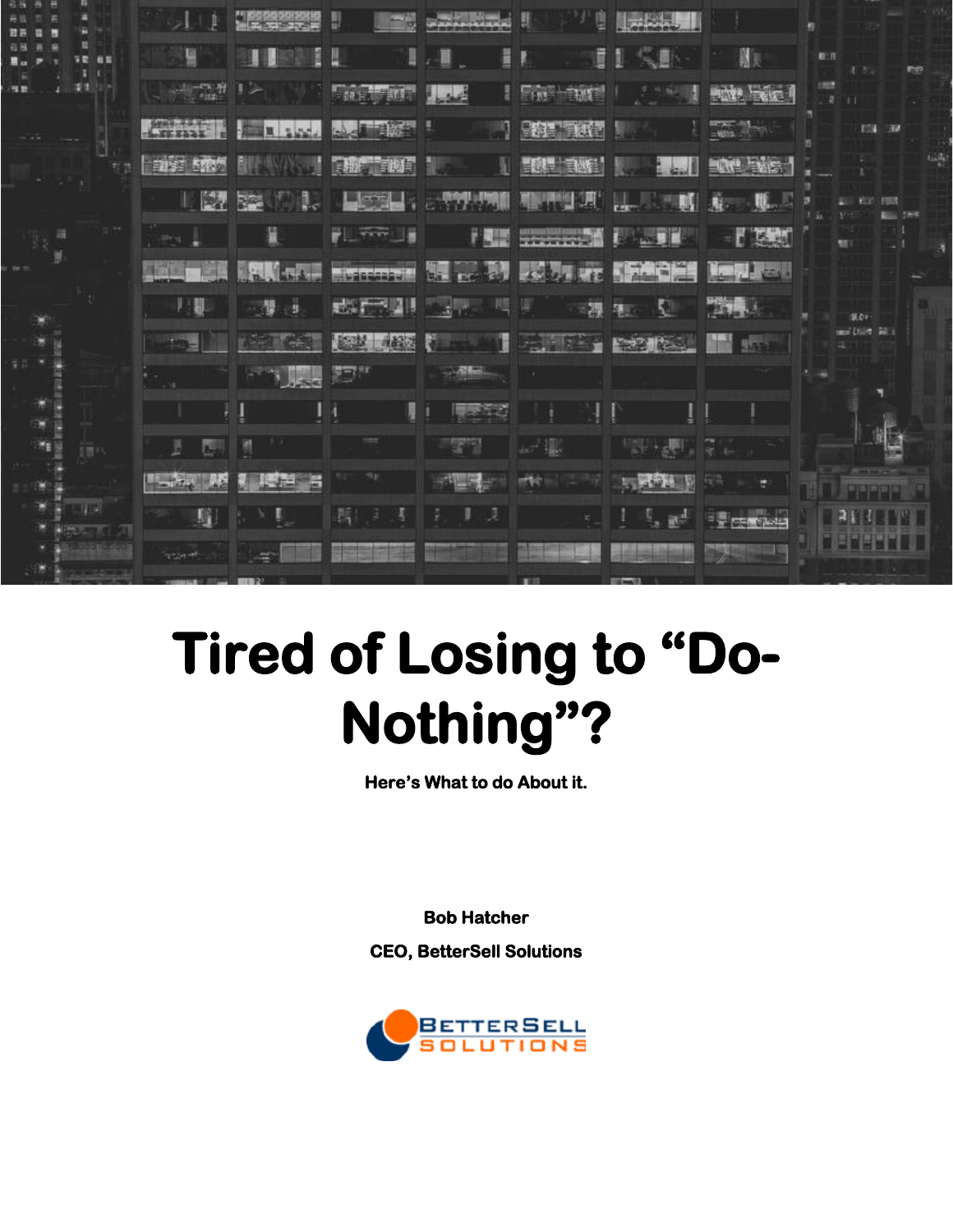#### PREFACE

In the many years I've been selling I've come to realize that most of the time I'm not competing against other companies; I'm competing against the status quo. You know, the dreaded "do nothing", "Just kidding" we're not ready to buy now. It ticks me off!

LOSING TO "DO NOTHING" MEANS THE PROSPECT DECIDED NOT TO CHANGE THE WAY THEY DO THINGS. IT COULD MEAN STAYING WITH THE CURRENT VENDOR OR THEIR CURRENT BUSINESS OPERATION.

I found the answer to the question in the field of behavioral economics, the combined field of behavioral psychology and economic decision-making.

As a professional seller who has taken dozens of sales training courses and is certified to teach many of them, It seems the entire sales training industry has yet to understand how people actually make decisions.

That's the purpose of this paper, to explain the psychology underlying the status quo and why do-nothing is usually the preferred solution and to give you the tools and techniques to win!

That's our mission, to bring to the world of selling all the tools and insights available from the world of behavioral economics.

> *A while ago I wrote how bias affects how we understand information and how sellers can use it. In addition, I also wrote about whether CEOs really celebrate failure. This article is for sales reps and sales managers to help them increase their win rate by reducing the number of losses to "do-nothing." This article is adapted from the white paper Moneyball Selling available [HERE](http://www.bettersellsolutions.com/resources/)*

*We offer keynote speeches and workshops on how to apply the concepts of behavioral economics to the world of selling. In some cases, there are things you must be aware of in your own behavior, and in other cases, there are concepts (as presented in this white paper) you can use to your advantage.*

*(This is the fourth in a series of how behavioral economics affects the world of big-ticket, B2B selling. This article is adapted from the white paper Moneyball Selling available [HERE.](https://www.bettersellsolutions.com/resources/))*

**Losing to "Do Nothing" v1.3 2 | P a g e**

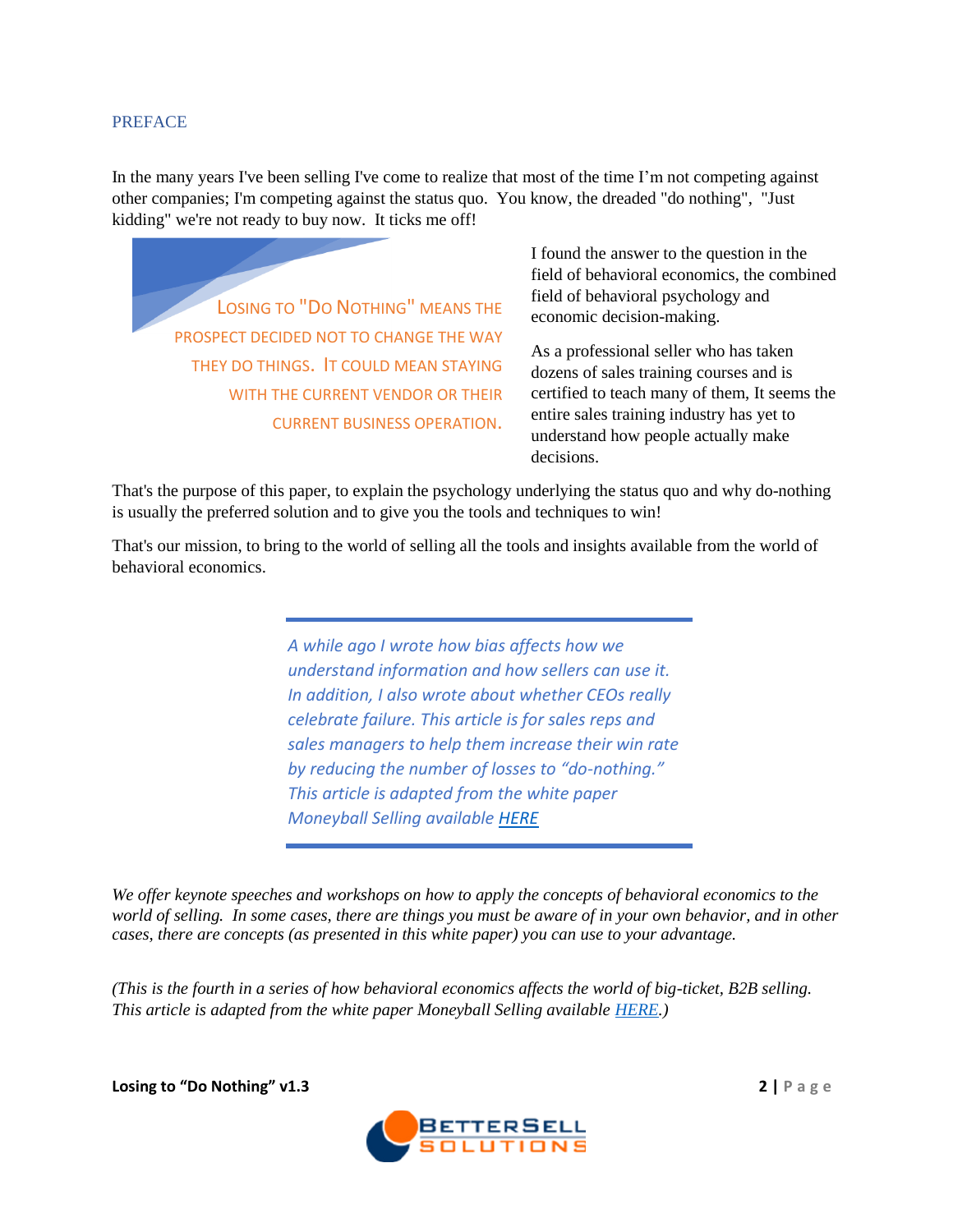#### **INTRODUCTION**

We've all been there. We found a great prospect in a market we know, where we've fixed those problems before, where we have great references… well, you get the point.

- ☒ We did our homework
- $\boxtimes$  We understood all the people involved in the buying process
- $\boxtimes$  We understood their needs and their vision for the future
- ☒ We crafted a fantastic proposal at a very fair and competitive price

And, we still lost. But, not only did we lose, we lost to "Do Nothing". You know, they either stayed with their current situation (that you know is inadequate), stayed with their current vendor (who they admitted to you was doing a lousy job), or, they decided to do it themselves (and you know they don't have the resources to pull it off). *You* know these are suboptimal solutions. Heck, even they know they are suboptimal solutions. But, why did they go that way? Why did they not opt for your fantastic solution?

The answer lies in the field of behavioral economics, the combination of the fields of psychology and economics. It's the field that explains why we are not rational beings. You probably think your customer is being irrational. How could they refuse you with your incredible value proposition, when they had a demonstrable need and you had a very viable solution at a very fair price?

But, the fact is, we're not rational beings. We have feelings and emotions and inherent biases and ways of looking at the world. As much as economists think we always act to "maximize utility" we don't. We



consistently act irrationally. By way of example, here are a couple of things to illustrate:

• About a hundred people showed up for a lecture and as a gift received at random one of two items of equal value and equal desirability. After the lecture was over, the speaker said, "You were given a gift at random, if you'd like to swap for the other item, come up to the front." Only about 20% of the people swapped. Regardless of the gift received, they liked what they got. Logic

**Losing to "Do Nothing" v1.3 3 | P a g e**

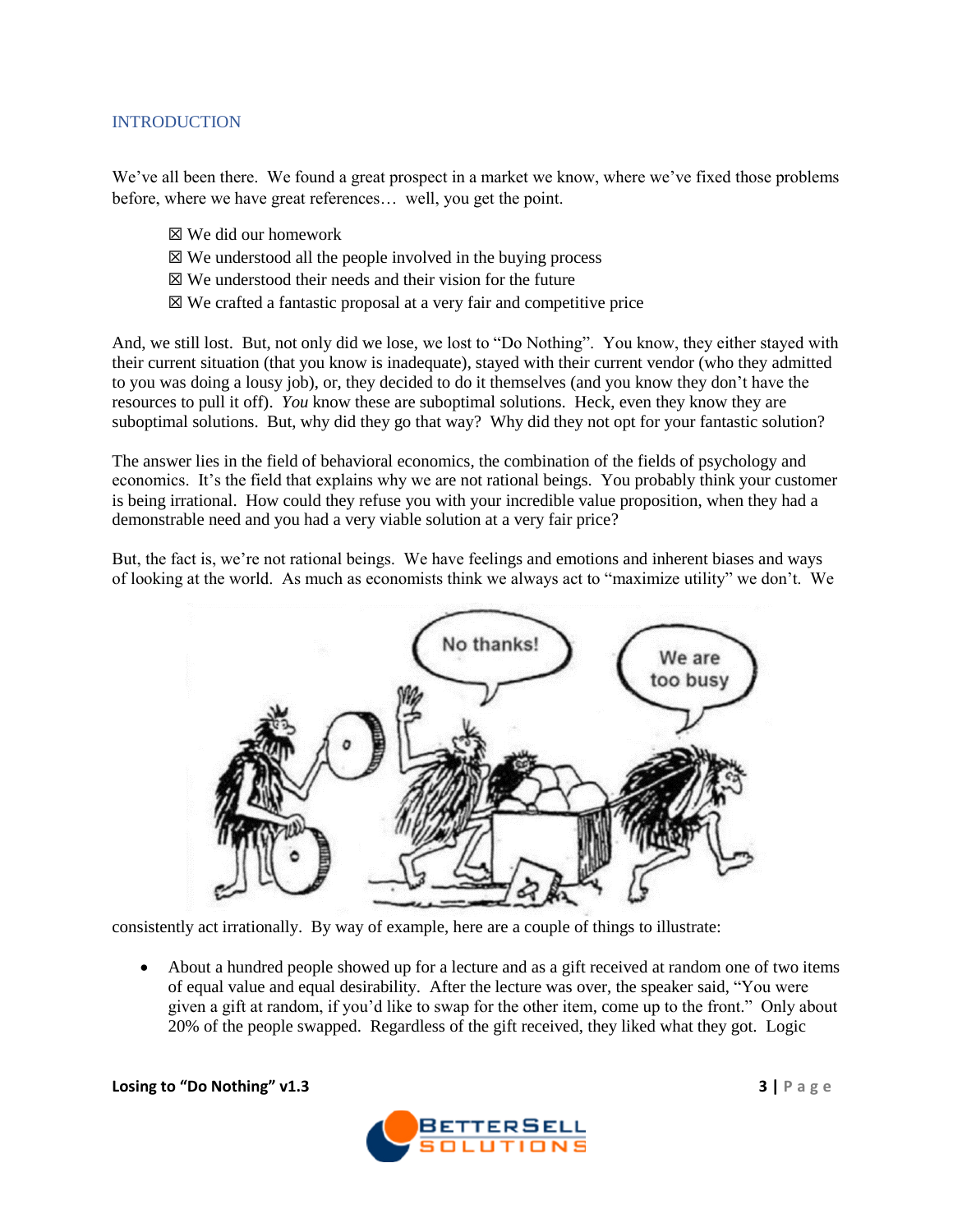would say that half would switch. Why do so many hold on to things they already own?

• You're at a store shopping for a \$50 item. You're ready to buy it when another customer whispers to you "That thing is on sale down the street for \$40!" You put the item down and walk ten minutes down the street and buy it from the other store. Most of us would do that. But, contrast that with the purchase of a \$1,000 item. If someone whispers to us about saving ten bucks down the street, most likely we'd not take the walk. But, ten bucks is ten bucks, right? Why is it worth saving ten bucks in one scenario and not in the other? In both cases we're talking about a six pack of expensive beer!

People being irrational has a lot to do with why you lost to the dreaded "do-nothing", the status quo. Let's get into the three main reasons you lose.

#### Reason 1: Although we like winning, we hate losing even more! Loss Aversion

Customers might reject your proposal because it seems too risky. And risk equates with loss. And we all know we hate to lose. It seems built into us. Billy Beane (as portrayed by Brad Pitt in the movie "Moneyball") said it very well:

#### **"I hate losing A LOT MORE than I like winning"**

To many of us that's a realization worth repeating, we hate losing more than we like winning. But losing and winning are not equal; research shows that we dislike losing **about twice as much** as we like winning!

Here is what's happening in your customer's eyes. While you are busy giving all the reasons to go with you and your solution, they are busy also tallying up all the *negatives* not to go with you.

We've all done this type of analysis; you make a T-chart with the pros on one side and the cons on the other. The cons stand for risks – *but in the subconscious of the buyer risks are twice as powerful as everything on the pros side*. They will be rigorous and thorough when looking for the negatives of your solution.



**Losing to "Do Nothing" v1.3 4 | P a g e**

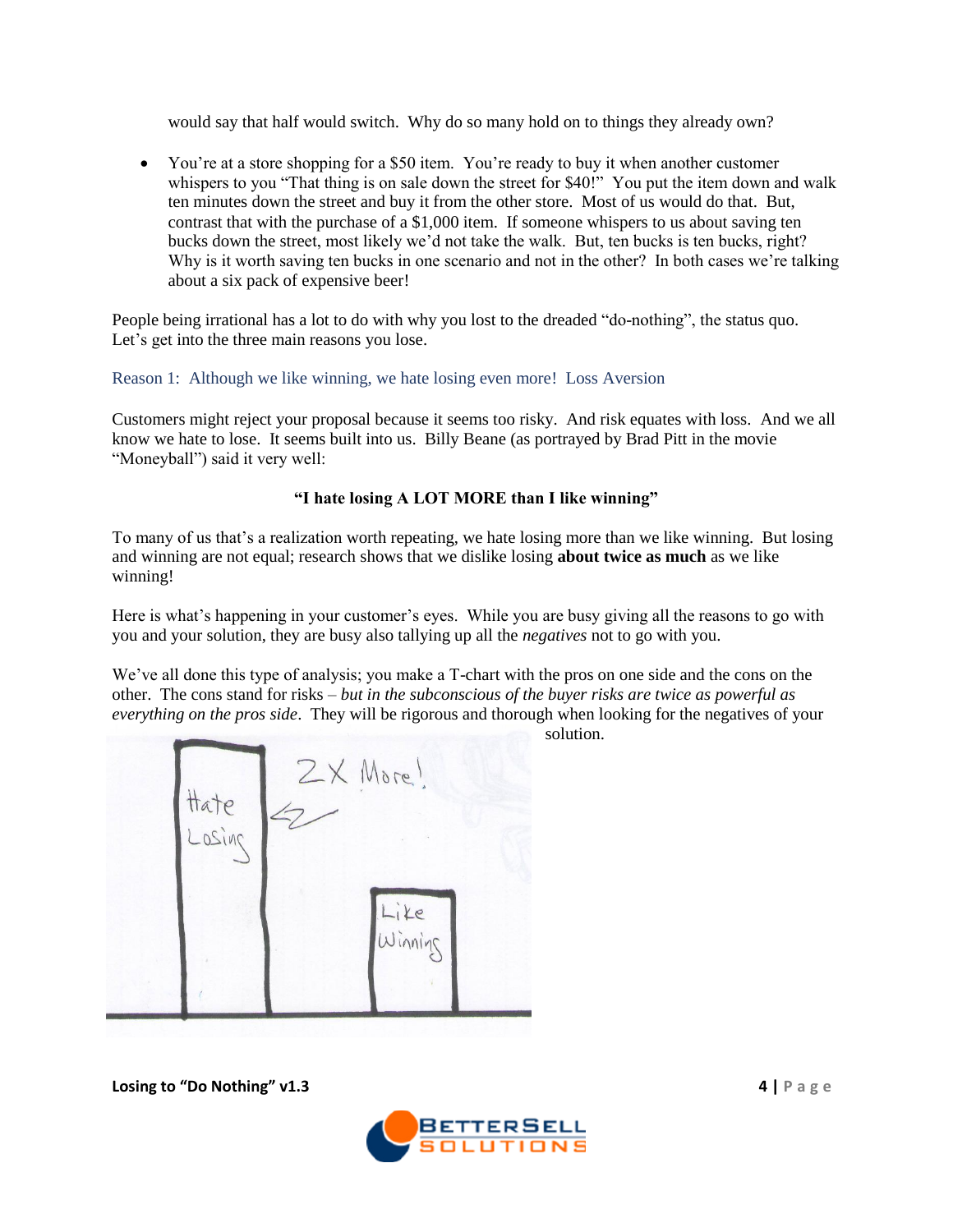

(By the way, if you haven't gone through this exercise yourself uncovering all the negatives, you are doing yourself an injustice.)

But more often than not, they will fail to make a similar T-chart for the do-nothing scenario. *This is where you come in. It's up to you to walk them through the analysis of each of the do-nothing scenarios. And you need to be just as rigorous on the negative side.* You don't even need to explain how the negatives are more powerful than the positives because will do that subconsciously. (Although, some reinforcement on your part may help!)

Some potential negatives of do-nothing that you might suggest include:



**Losing to "Do Nothing" v1.3 5 | P a g e**

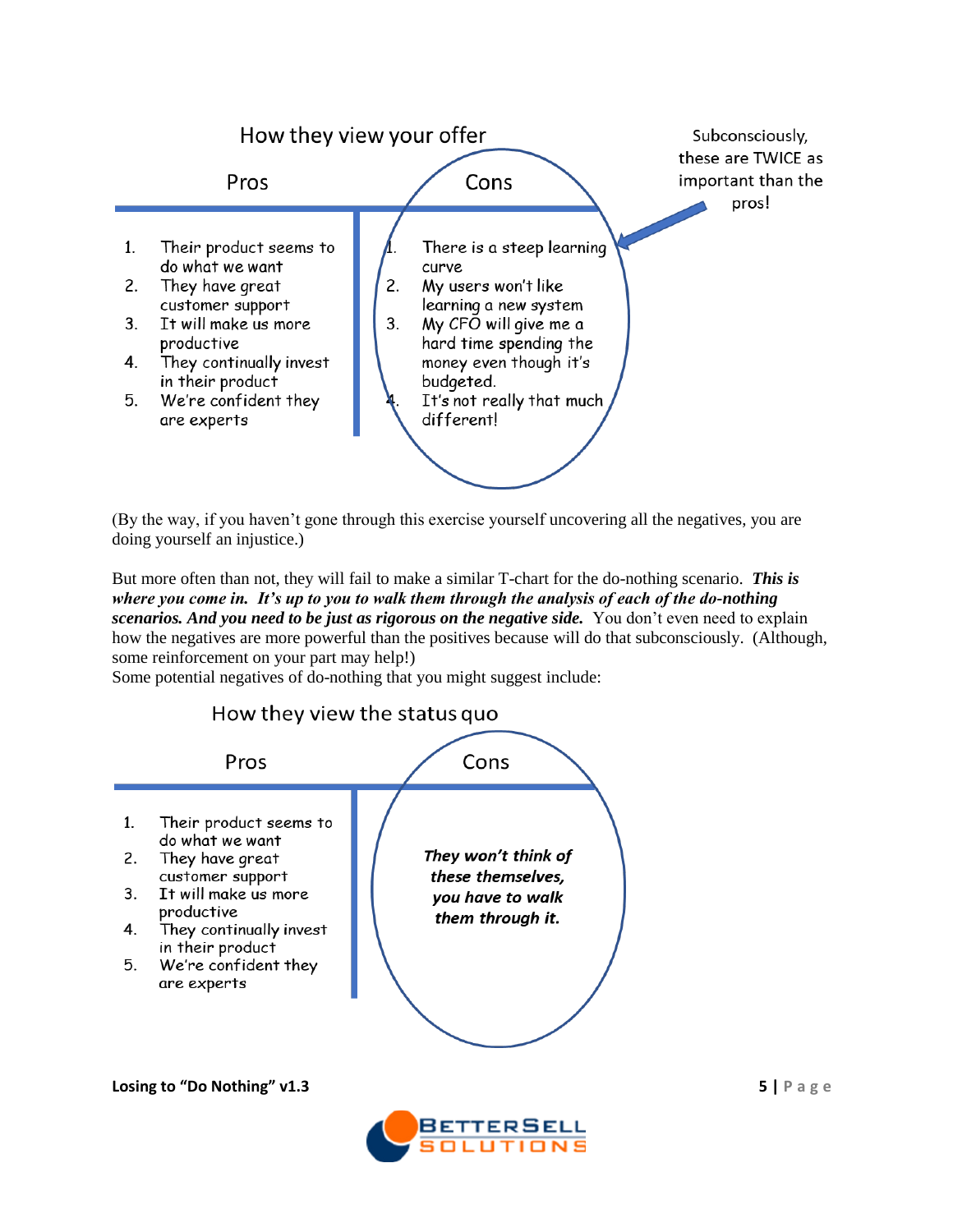- The do-nothing scenario is probably much less efficient as your solution. As a result, in a year they'll be way behind their competition.
- They will have to devote resources such as people or money that they could use elsewhere.
- They don't realize that the way they are doing it is likely a patchwork of systems and procedures and are not built or created using industry best practices.
- If a home-grown solution,
	- o The cost of maintaining it will be underestimated
	- o It will never be a best-in-class solution.

*The goal when dealing with loss aversion is to make your offer seem LESS RISKY than the status quo. I.e. convince them that the status quo is THE RISKIEST path.*

### Reason 2: People hate admitting they're wrong

Imagine you need \$10,000 to cover a big expense and you own two stocks:

- 1. 100 shares of ABC Corp you bought for \$80 and the stock is at \$100 a \$20/share gain.
- 2. 100 shares of XYZ Corp you bought for \$120 and the stock is at \$100 a \$20/share loss.

Selling either will net you the \$10,000 you need. Which would you sell? Research shows that about 90% of people would sell the winners, the shares of ABC (and pay the capital gains tax!) rather than admit losing and sell the shares of XYZ! You see, people are willing to pay a price to not admit losing. (In fact, the worse the loss the less likely people are to sell it.)

How does relate to losing to do-nothing? Well, let's say key decision-maker is the one who put together the jury-rigged system currently in place. How easy will it be for that person to admit defeat? Answer:



not very! Even if you are not dealing with the person who implemented it before, each person has a sense of ownership in the status quo. Even if they are just users. Getting them to give up their ownership is an uphill battle.

We've all fallen victim to this before. We've all seen projects that are money pits where management keeps throwing good money after bad. How many times have you seen that quote from Winston Churchill "…never give

**Losing to "Do Nothing" v1.3 6 | P a g e**

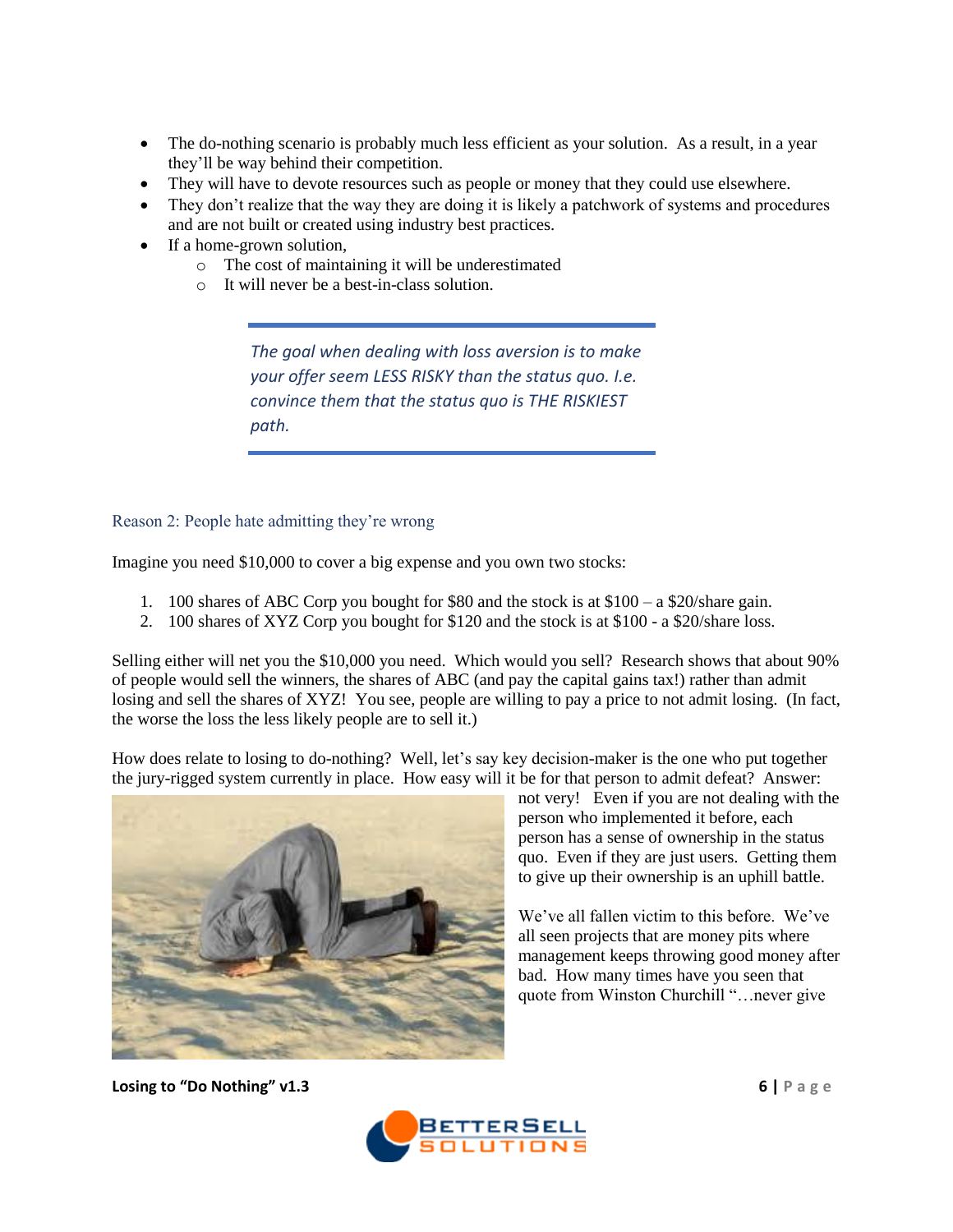in, never, never, never, never—in nothing, great or small, large or petty".

If you are selling into this situation you better buckle up. Here are some suggestions:

- 1. Understand what is going on here. Optimism bias is in play. In the stock market example, your subconscious is saying "I must have had a good reason to buy this stock, I'm sticking with it". Optimism bias is insidious because it causes us to hang on too long. Because most of us are blind to our own optimism bias it's up to you, the seller, to explain the real risks of sticking with the status quo. (You've likely succumbed to optimism bias when you've overestimated your ability to do something or underestimated the time it took to complete a task. How long did it take you to put together that toy for your kid at Christmas?)
- 2. You must help the customer understand the risks of hanging on too long. As we said in Reason 1, it's natural for people to not look objectively at the risks and downside of sticking with the status quo. It's up to you to show them the way.
- 3. Ask them this: if you were an advisor to a company with exactly your issues, how would you advise them? This encourages them to take an "outside view" versus the insider view. Although it's difficult to see our own bias, it's quite easy to recognize it in others.

#### Reason 3: People love the status quo so much they are willing to pay a price for it

Imagine this. You can take a guaranteed \$500 or you can flip a coin and if it lands heads you get nothing, but if it's tails you get \$1,000. Which would you take? If you are like most people, you'd take the guaranteed \$500. (In fact about two-thirds take the guarantee.)

But, doing this experiment with lots of people, you must reduce the guarantee to about \$370 to get an equivalent number to take the guarantee versus the flip!

Why is this? The "expected value" of the coin flip is \$500 so logic would say there should be equal numbers of people on both sides. So, why would people take \$370 versus flip with an expected value of \$500?

The answer is that the guarantee stands for the status quo, the do-nothing scenario and **the \$130 they** 



## **leave on the table is the premium they are willing to pay to not take a risk.**

Given this, you must work extremely hard and have an absolutely compelling reason for them to change to overcome the premium they are willing to pay for the status quo.

But, there is another side to this situation. Above you considered a guaranteed gain versus a chance for a bigger gain. How about a guaranteed loss?

**Losing to "Do Nothing" v1.3 7 | P a g e**

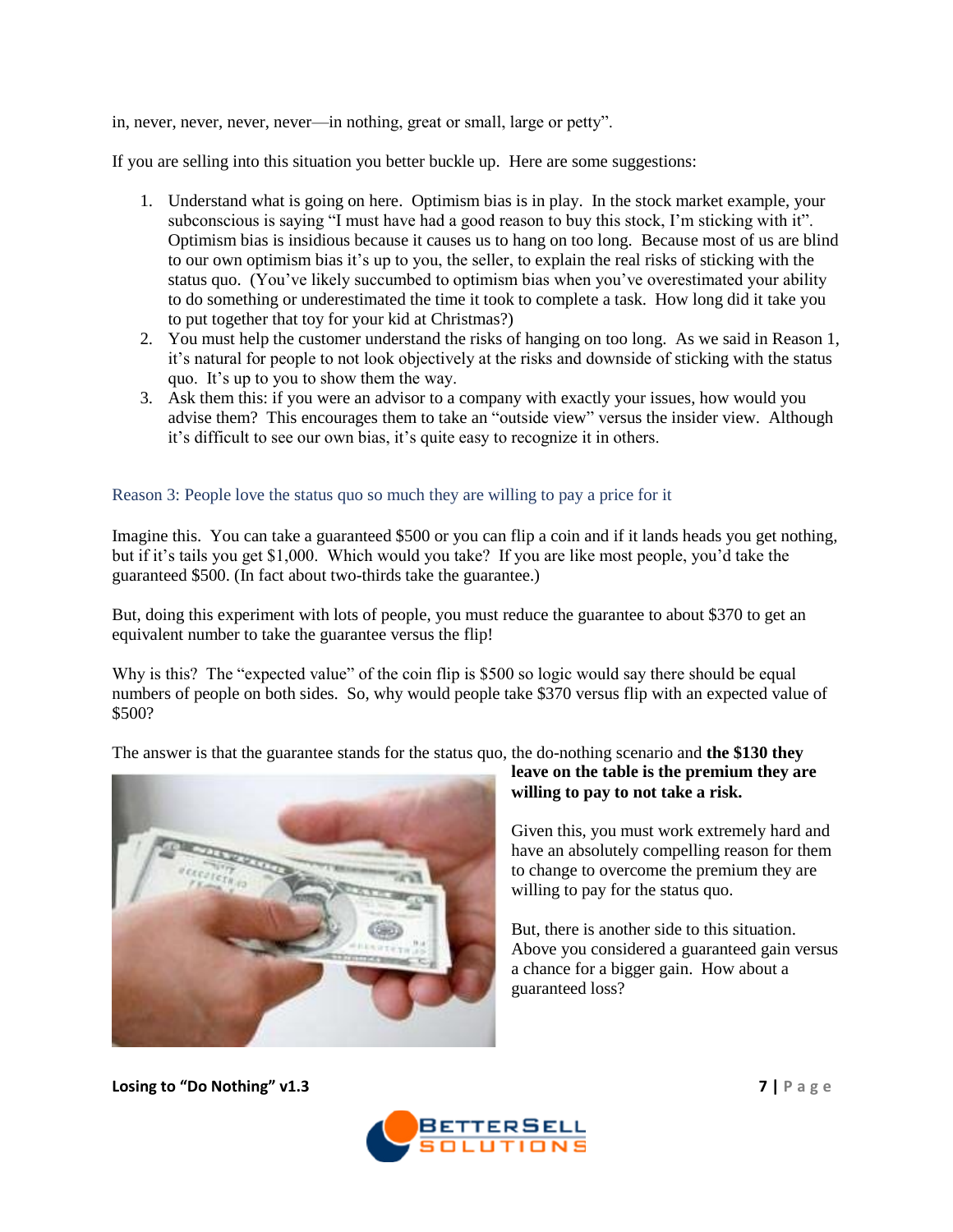Here is the situation: you owe me \$500 and I offer you a choice, either pay me the \$500 or I let you flip a coin and if it's heads, you owe me nothing and if it's tails you owe me \$1,000. Which one would you choose? In this situation, two-thirds opt for flipping! When presented with a sure loss, people are willing to accept risk. (This accounts why at the race track betting on long shots goes way up the further into the night. It also explains why many projects with manageable losses turn into huge disasters.)

*Three things for you to remember:*

*1. People hate risk and losing so much they are willing to take money out of their pocket to prevent it*

*2. When presented with a gain, most people shun risk, i.e. they are risk averse*

*3. When presented with a sure loss, most people will accept risk, i.e. they are risk-seeking*

How can we use this to our advantage?

- 1. Above, in Reason 1 we spoke about how the customer does a mental T-chart on all the pros and cons of going with your proposal. *What you need to do is to have them take it one step further, think about the cons/negatives of not going ahead with your proposal.*
- 2. Because going with you is inherently risky and when presented with a gain people shun risk, you need to convince them that *not* **going with you is even riskier**! You must convince them that not going with you is a loss because when presented with a loss people are likely to accept risk.

*The bigger the stakes, the more important the change, the bigger the advantage for the status quo.*

One last thing is to understand the risk profile. And that is, the bigger the stakes, the more likely people are to stick with the status quo. Consider the coin flip example above. If the guarantee wasn't \$500, but rather \$5 million, then everyone would take the guarantee and no one would flip. Conversely, if the guarantee was \$1 then everybody would flip.

**Losing to "Do Nothing" v1.3 8 | P a g e**

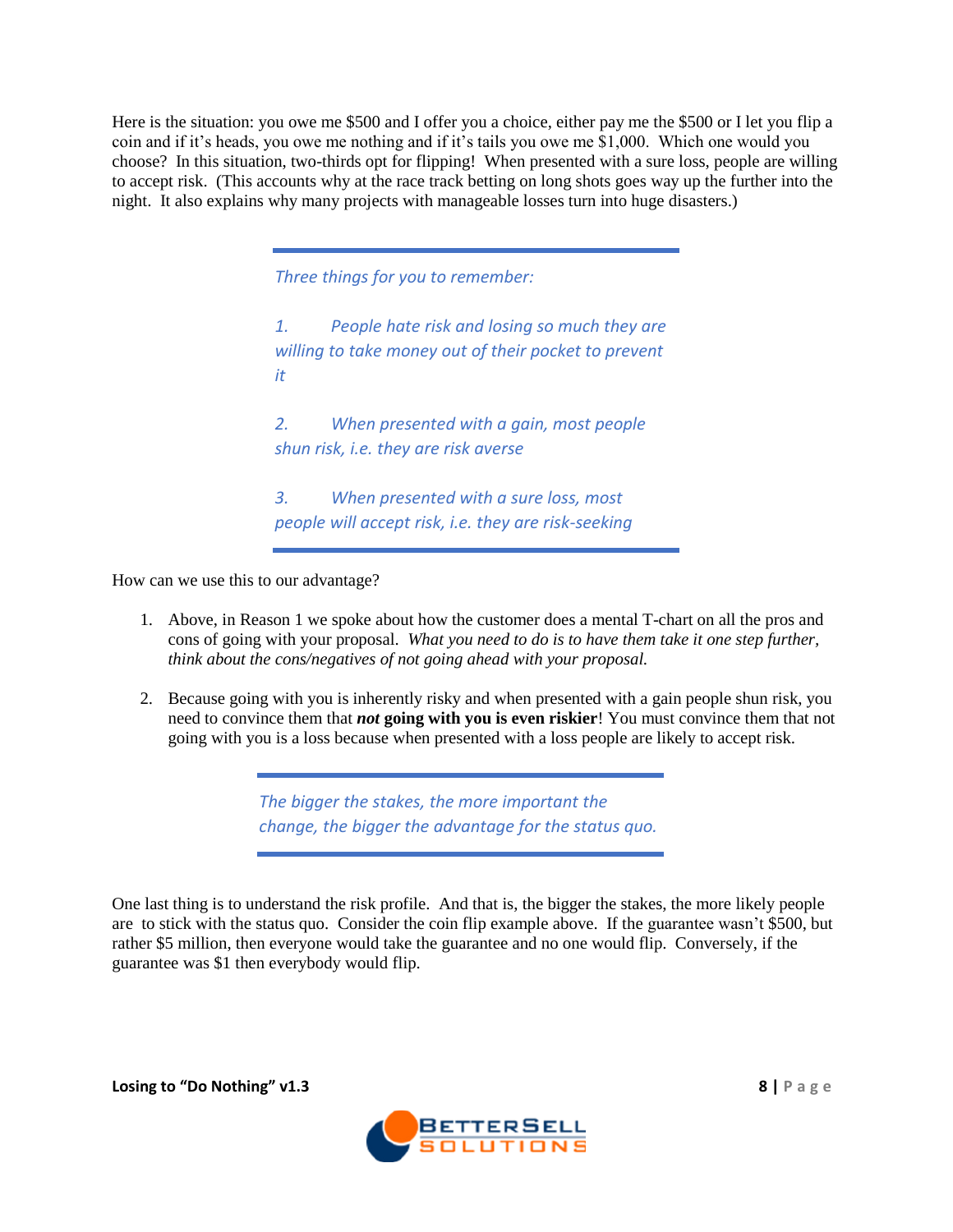#### Summary:

As humans, risk, and the fear of loss are powerful forces. As sellers, it's paramount that you remember this, that every proposal you make to a prospect is a request for them to change and they will view that change through the lens of risk and the fear of loss.

Losing to do-nothing or the status quo is one of the most frustrating things in sales. When all the stars are aligned, you've done all your homework, and you've presented the customer with a compelling value proposition, you feel like you should win the deal. But sometimes we're dealing with a stacked deck against us and we don't know what's going on. Rarely will a customer tell us the real story about the status quo and getting them to acknowledge the risks and negative consequences of staying put. That's our job as a seller.

But, understanding how people perceive risk, their reluctance to admit defeat, and how much they are willing to pay for the status quo can certainly help us. Simply knowing these factors exist can give us a helping hand.

*Ignore risk and loss aversion at your peril!*

Status quo bias is one of dozens of biases that have huge effects on selling. Stay tuned for more topics. If you are interested in reading more on this and other behavioral economics topics, download the white paper Moneyball Selling at www.bettersellsolutions.com/resources.

Good selling!

Bob

*Founder and President, BetterSell Solutions – the only sales consulting company focused on applying the science behind human decision-making and the field of behavioral economics to the world of big-ticket B2B, complex sales. If this is your world and you aren't applying these techniques you are leaving money on the table.*

*We offer keynote speeches and workshops on how to apply the concepts of behavioral economics to the world of selling. In some cases, there are things you must be aware of in your own behavior, and in other cases, there are concepts (as presented in this white paper) you can leverage to your advantage.*

If you like this article, [please follow me on LinkedIn](https://www.linkedin.com/in/thebobhatcher/) and look at some of my other articles:

==================================================================

"Hey Sellers, are you as persuasive as you could be? [https://www.linkedin.com/pulse/hey](https://www.linkedin.com/pulse/hey-sellers-you-persuasive-could-bob-hatcher/)[sellers-you-persuasive-could-bob-hatcher/](https://www.linkedin.com/pulse/hey-sellers-you-persuasive-could-bob-hatcher/)

**Losing to "Do Nothing" v1.3 9 | P a g e**